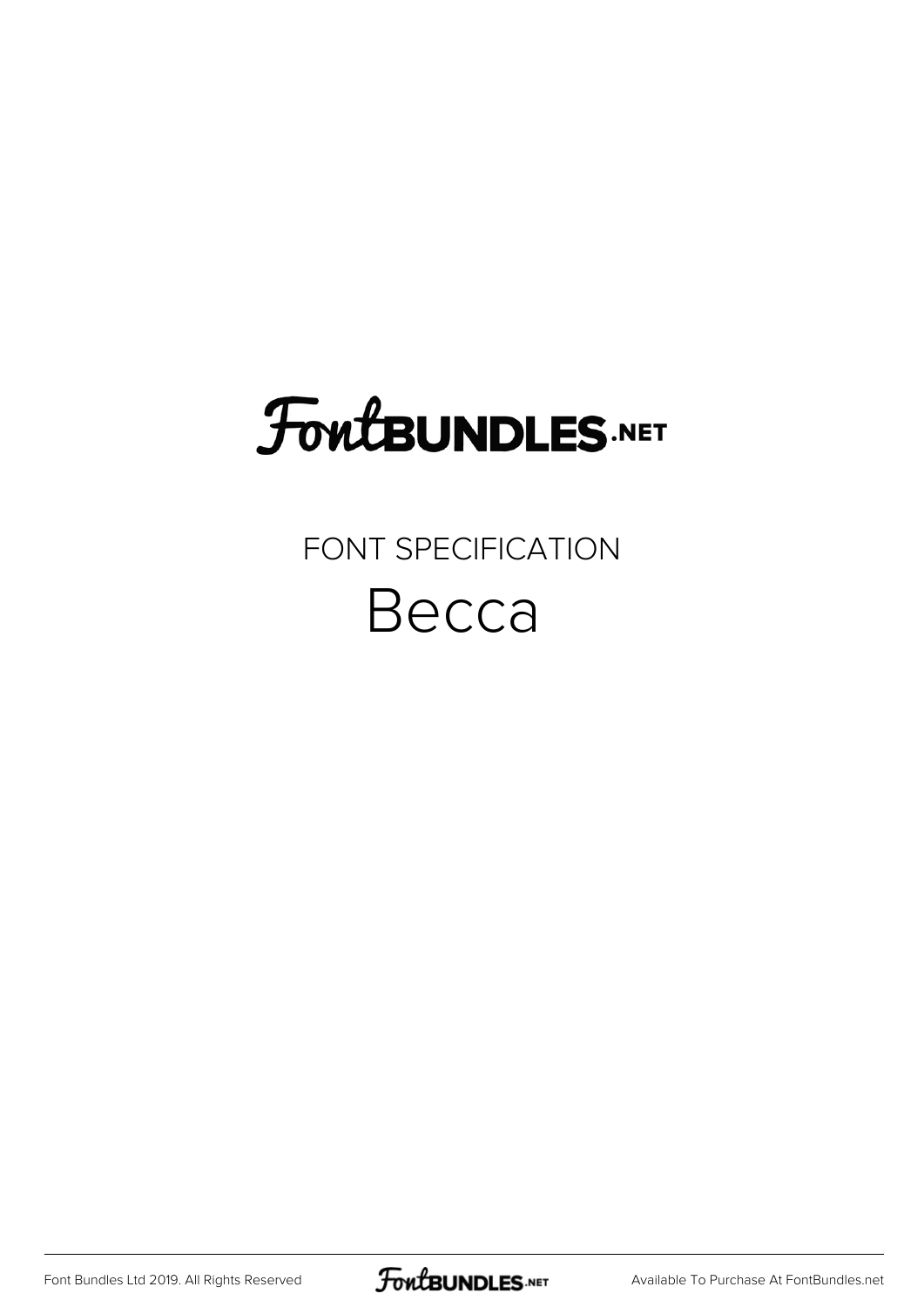#### Becca & Perry script - Regular

**Uppercase Characters** 

## abcdeFg#IfKLmnOP2RCT wwwyz

Lowercase Characters

## abcdefghijklmnopqrstuvw xyy

**Numbers** 

#### 0123456789

Punctuation and Symbols

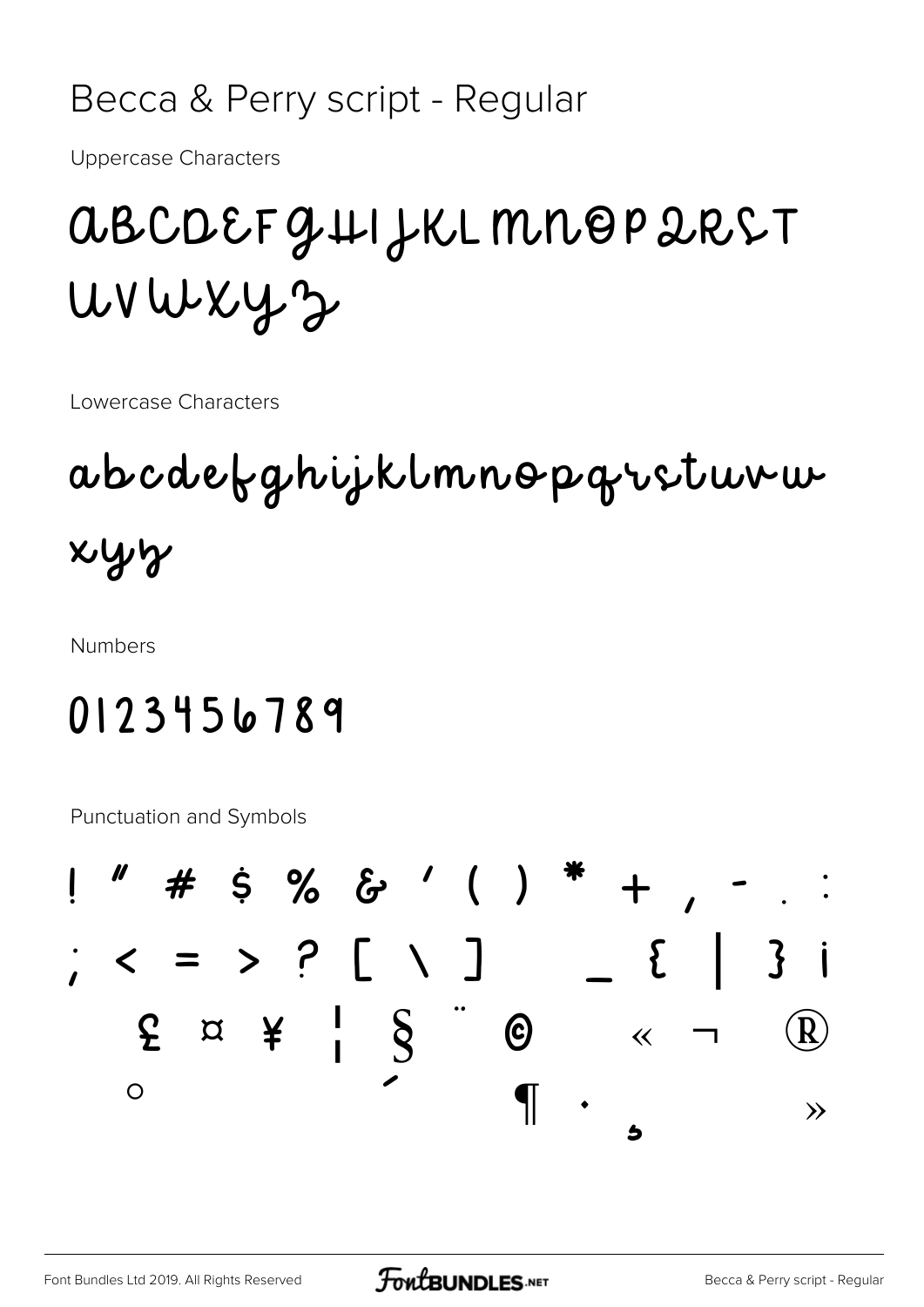All Other Glyphs

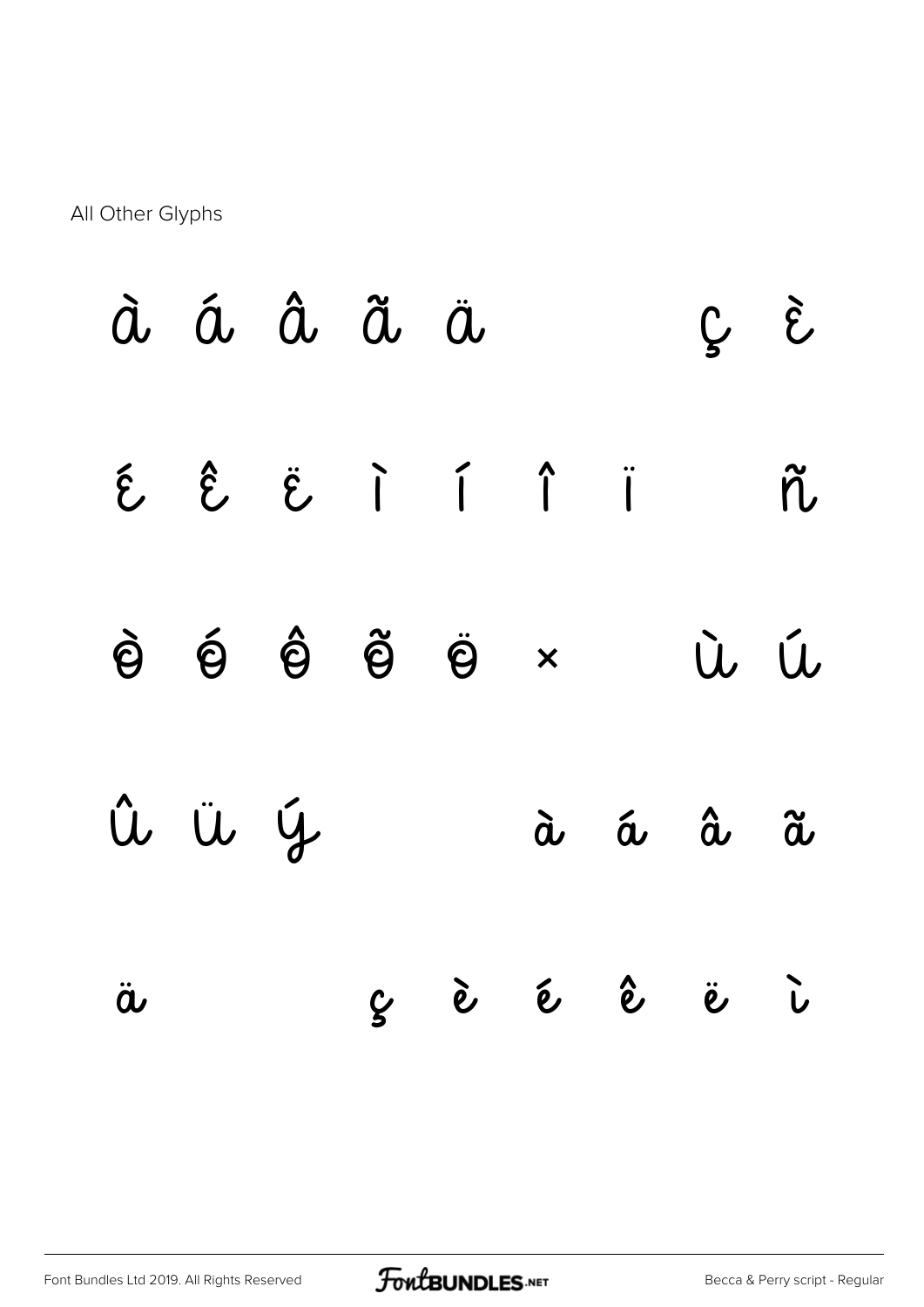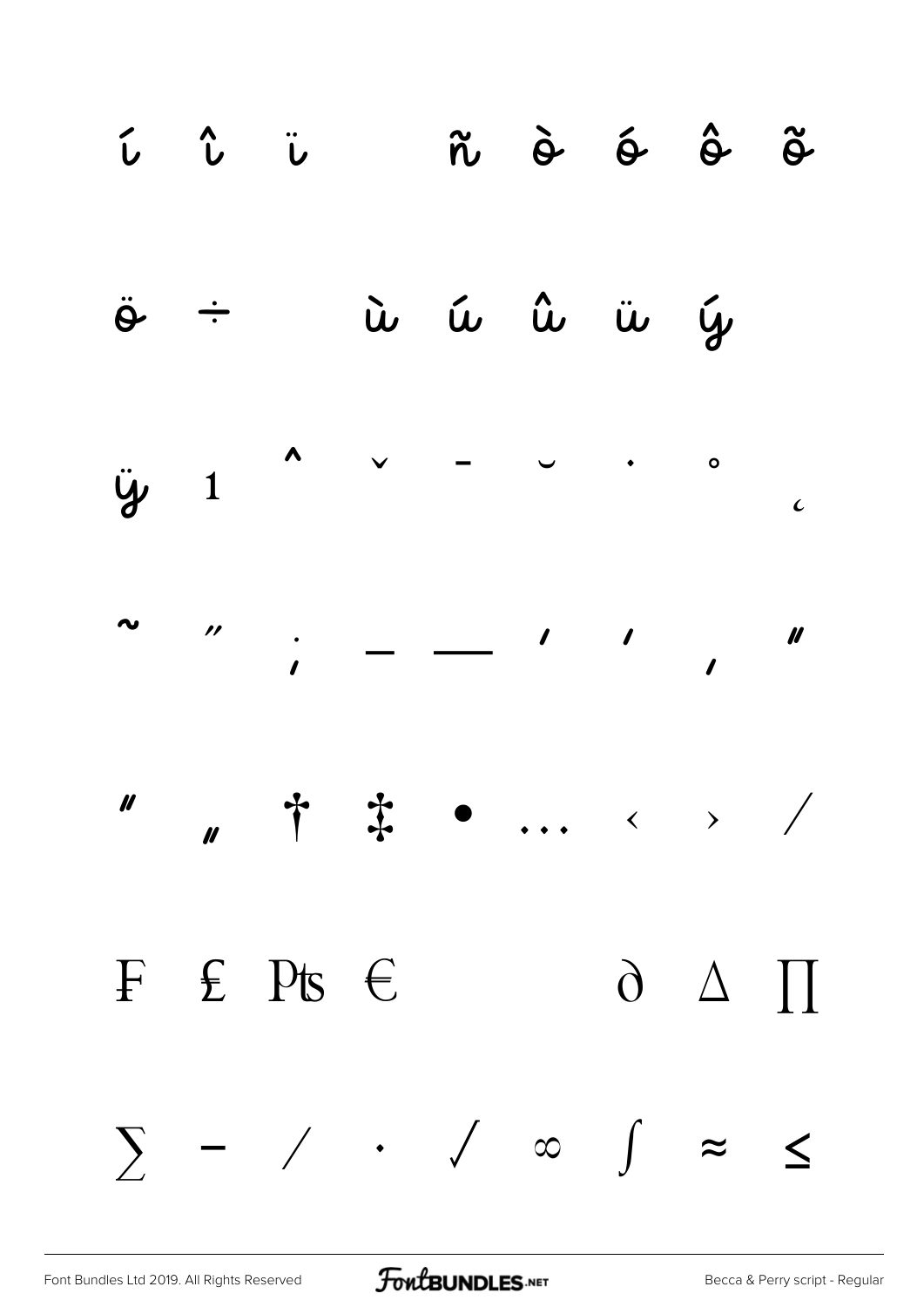≥ ox ex in un an

 $\boxed{?}$ 

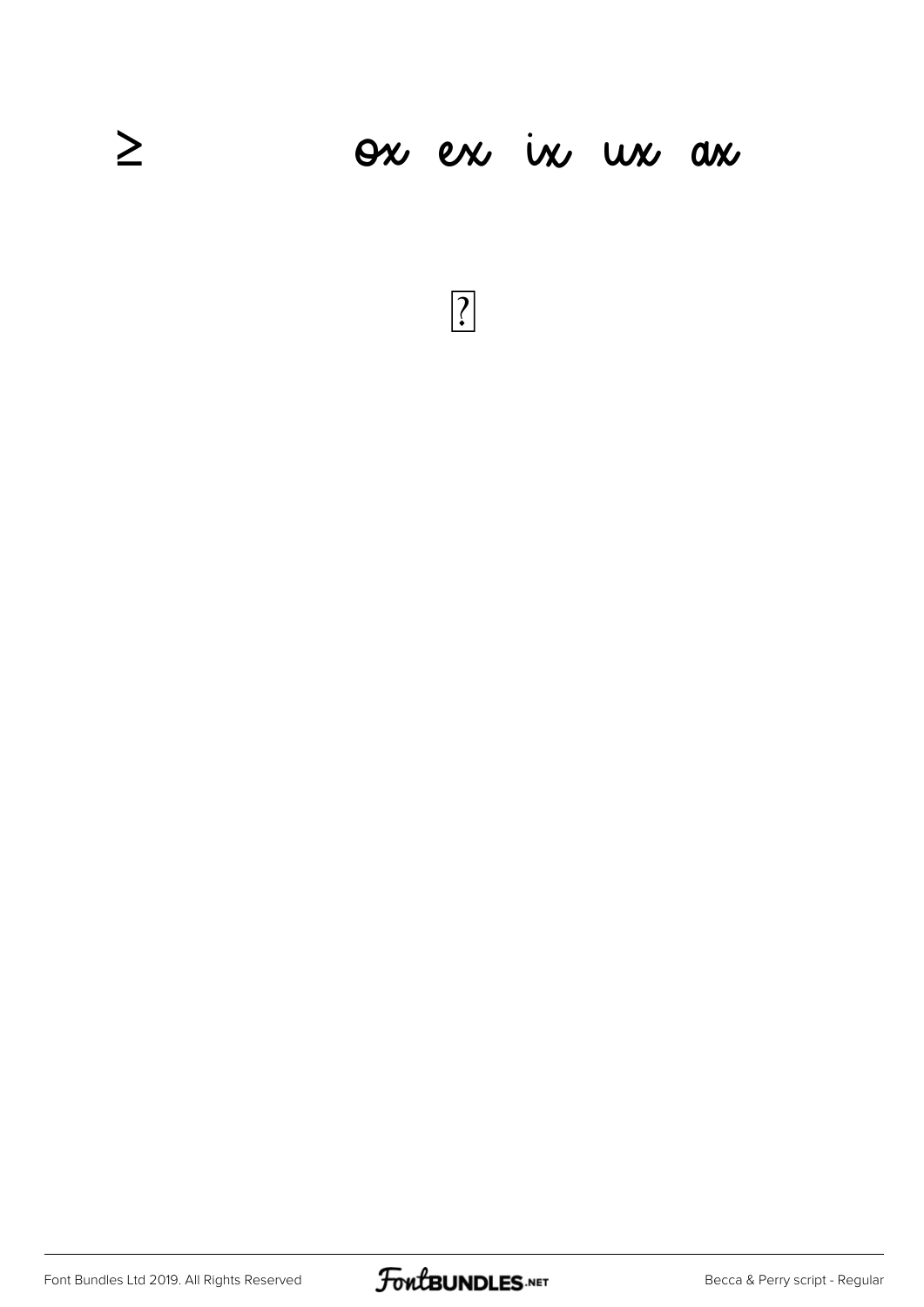Becca & Perry Sans - Regular

**Uppercase Characters** 

# **abCDEFGHIJKLMNOPQRSTUV** WXYZ

Lowercase Characters

### abcdefghijklmnopqrstuvwxyz

**Numbers** 

#### 0123456789

Punctuation and Symbols

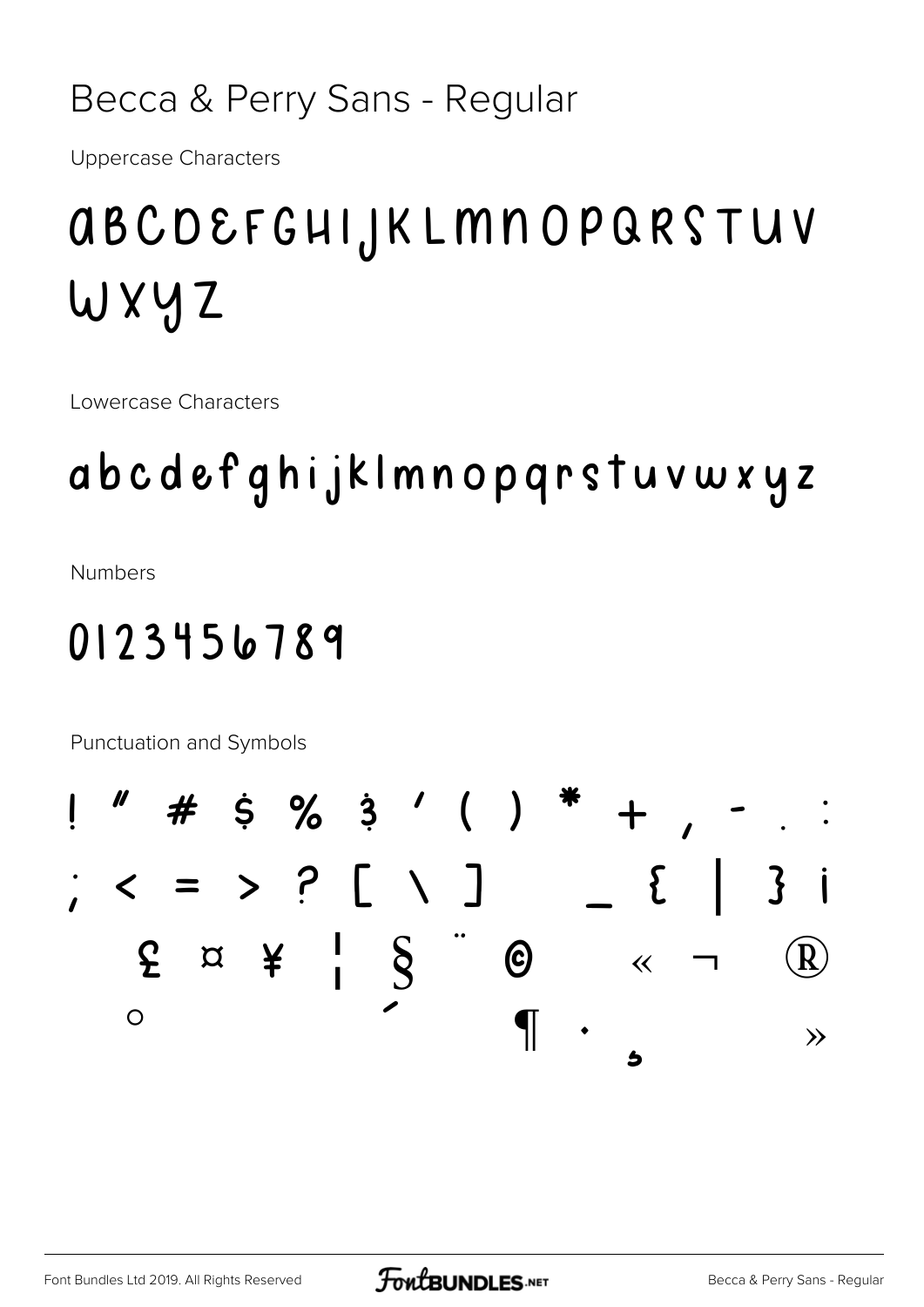All Other Glyphs

|                     |       | à á â ã ä                                                                                       |  |                                                                                          | $\zeta$ $\zeta$ |
|---------------------|-------|-------------------------------------------------------------------------------------------------|--|------------------------------------------------------------------------------------------|-----------------|
|                     |       | $\tilde{e}$ $\tilde{e}$ $\tilde{e}$ $\tilde{1}$ $\tilde{1}$ $\tilde{1}$ $\tilde{1}$ $\tilde{m}$ |  |                                                                                          |                 |
|                     |       | d ó ô õ ö × ù ú                                                                                 |  |                                                                                          |                 |
|                     | û ü ý |                                                                                                 |  | $\hat{a}$ $\hat{a}$ $\hat{a}$ $\hat{a}$                                                  |                 |
| $\ddot{\mathbf{d}}$ |       |                                                                                                 |  | $\begin{array}{ccc} \zeta & \hat{e} & \hat{e} & \hat{e} & \hat{e} & \hat{e} \end{array}$ |                 |
|                     |       | i î i mi o ó ô õ                                                                                |  |                                                                                          |                 |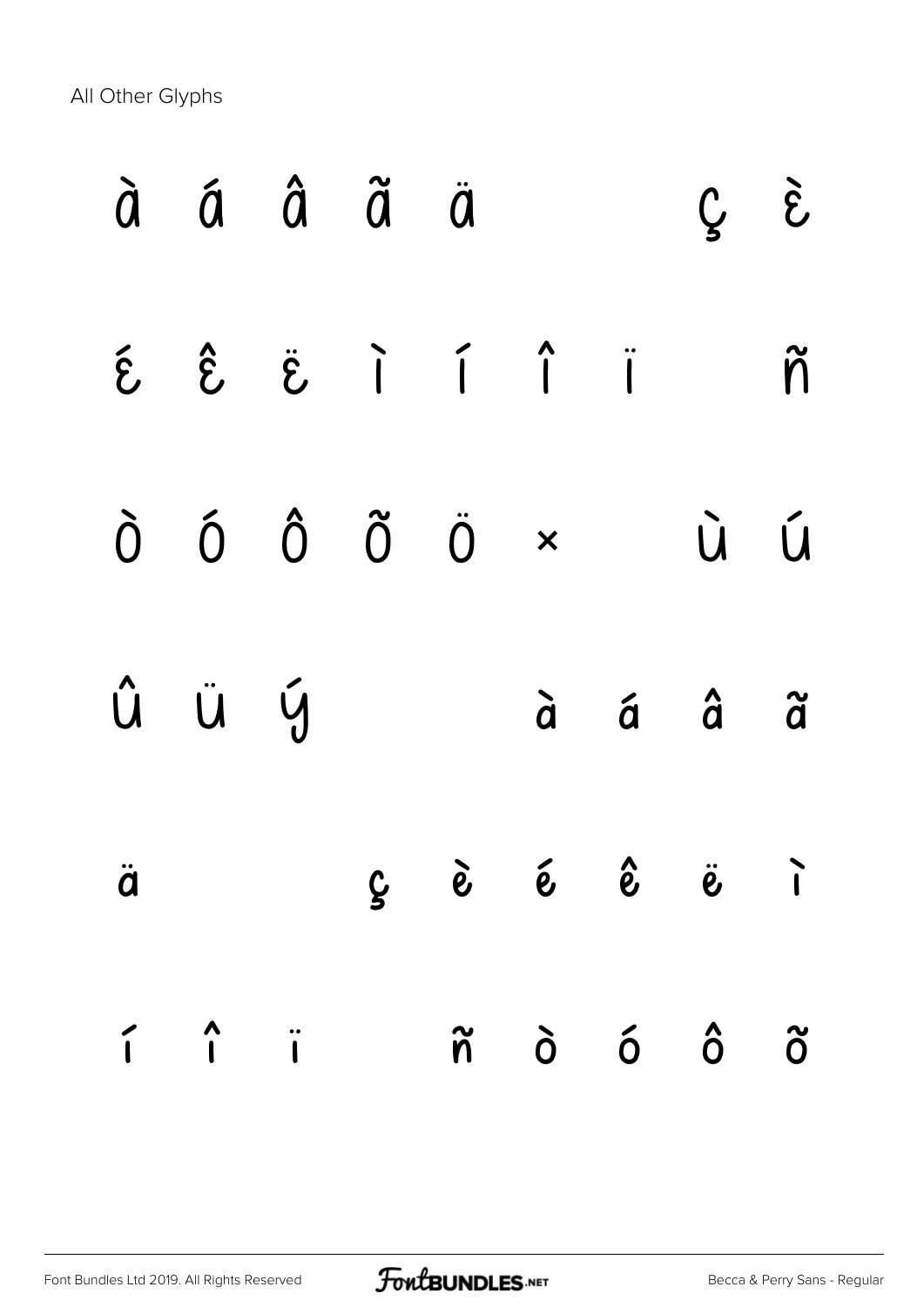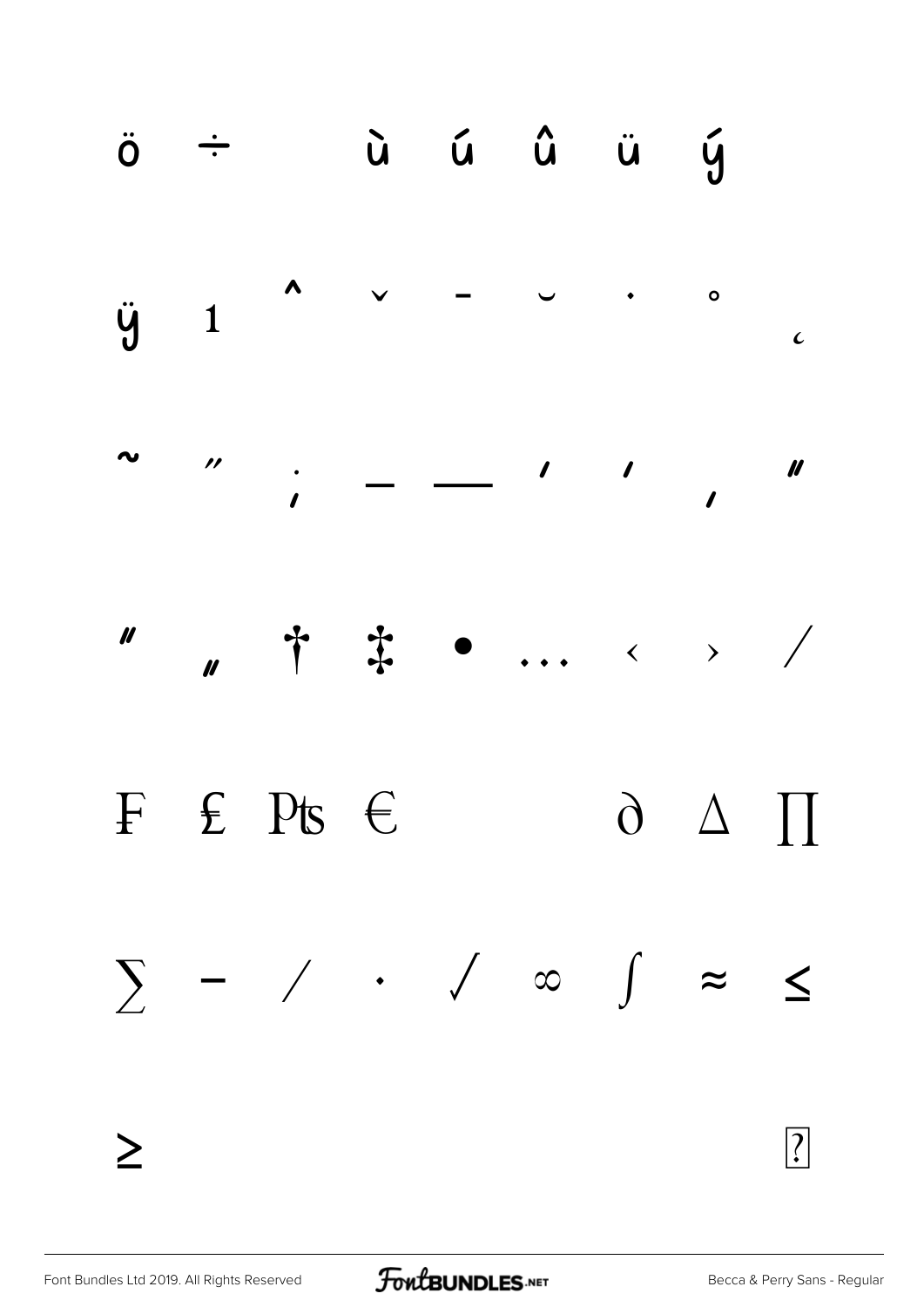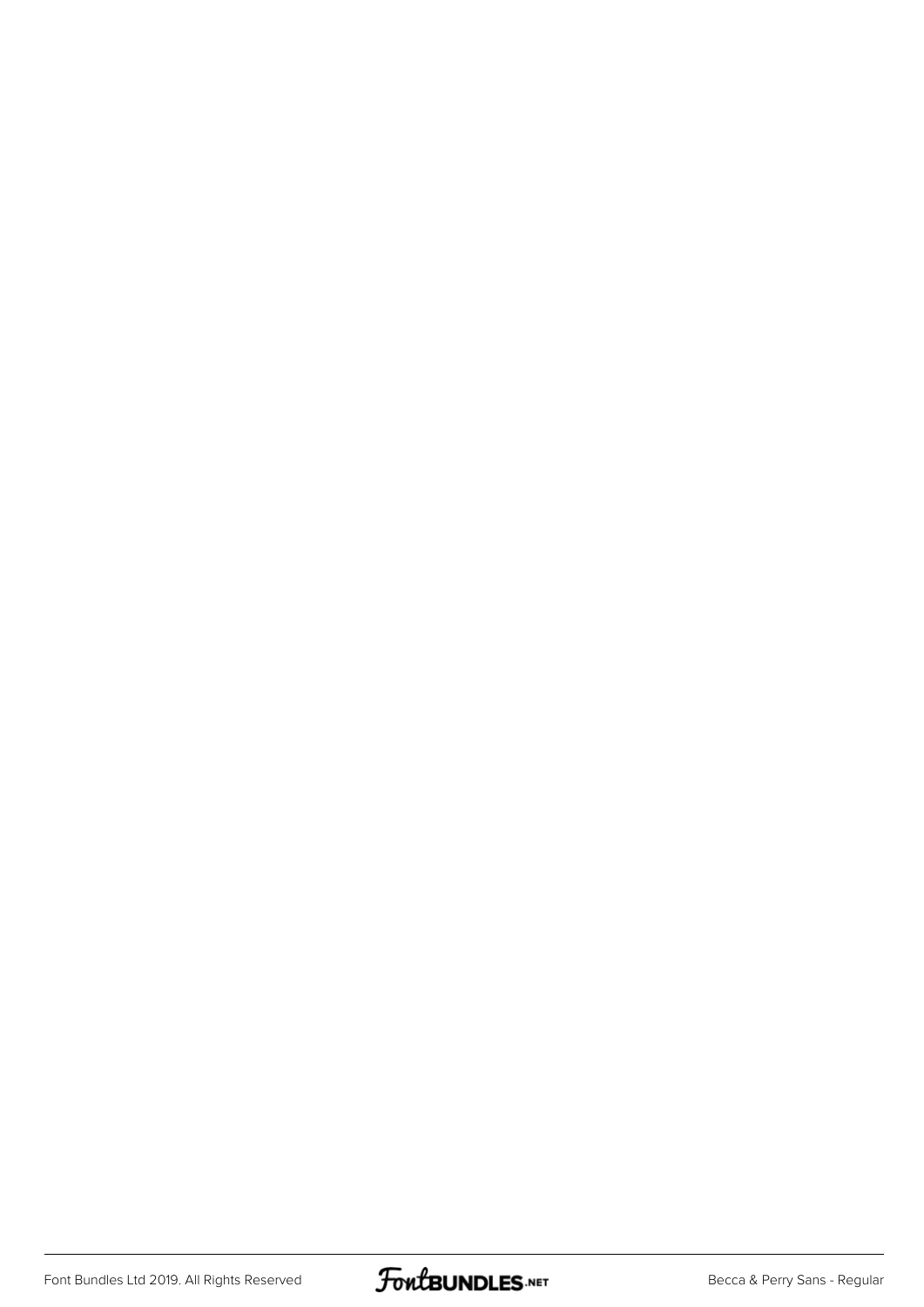#### Becca & Perry loopy - Regular

**Uppercase Characters** 

### ABCDEFJHIJKLMNOPIRST WVWXYZ

Lowercase Characters

abcdefghijklmnopqrstur wexyz

**Numbers** 

#### 0123456789

Punctuation and Symbols

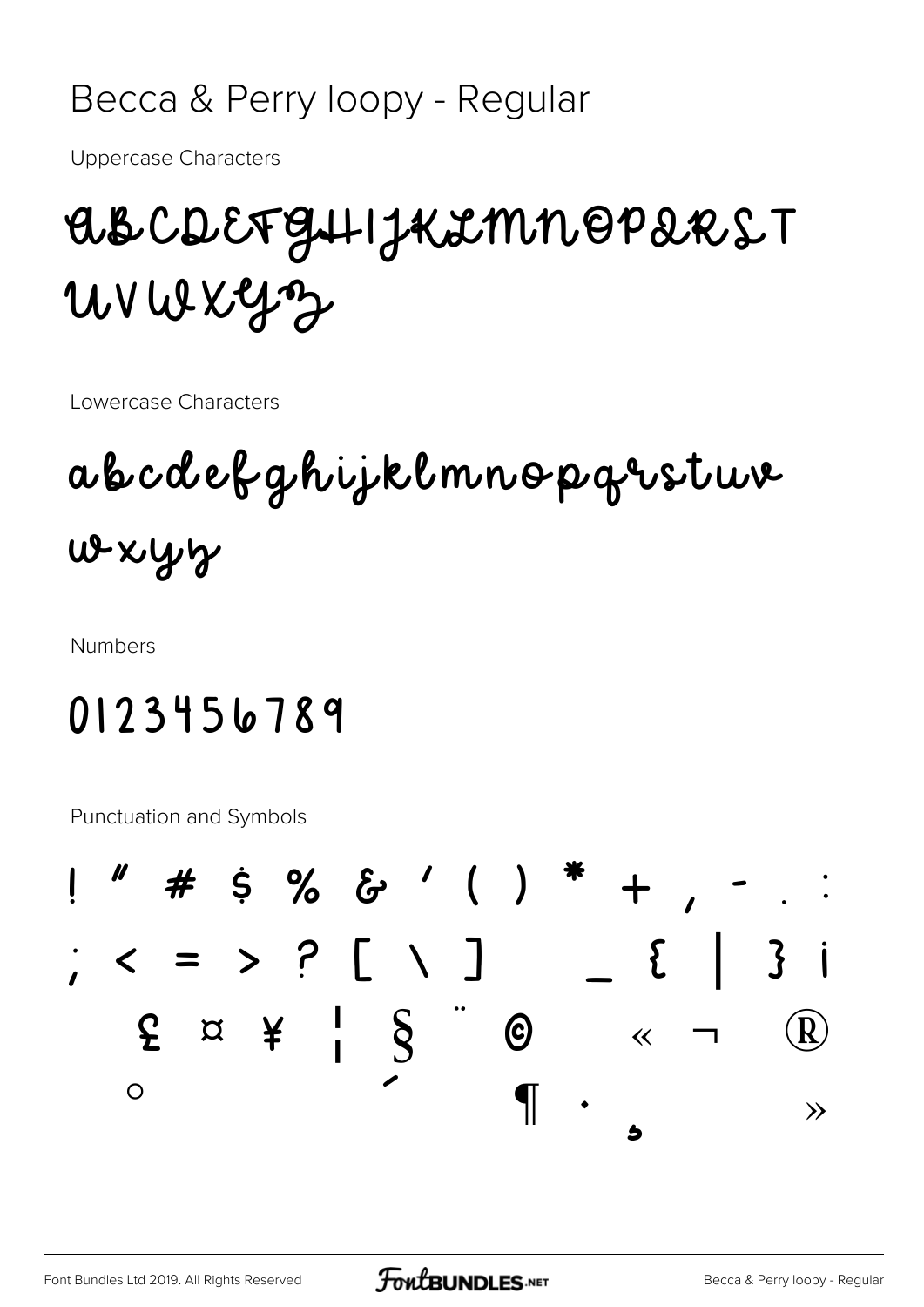All Other Glyphs



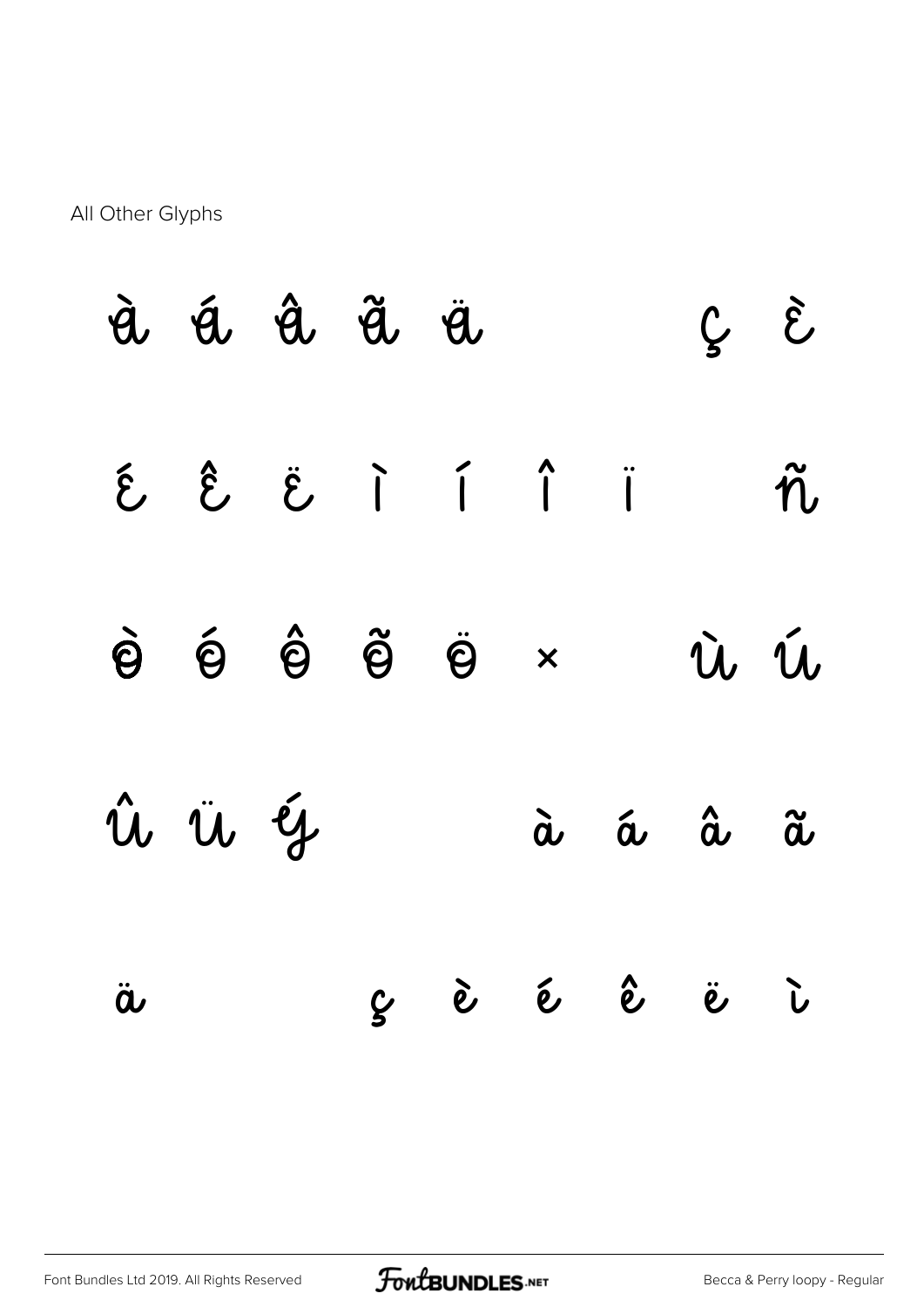